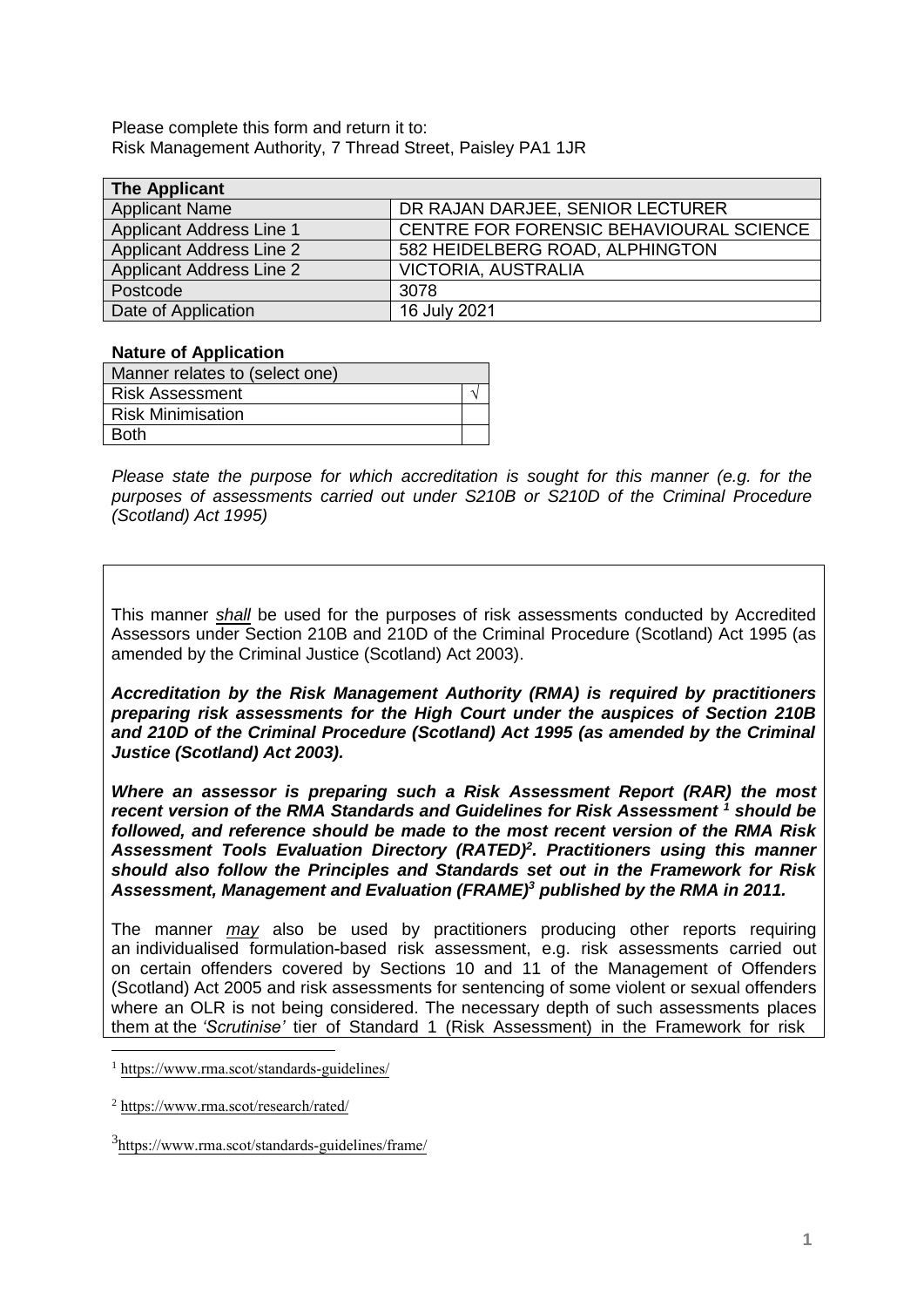## assessment, management and evaluation (FRAME).

Such reports typically inform decisions about the sentencing and management of offenders who pose a risk of serious harm<sup>4</sup>. The serious human rights and public protection implications of such deliberations are such that a robust, defensible and comprehensive manner is required.

**Risk Assessment** is the process of evaluating the nature, likelihood and impact of future offending, and ascertaining the contexts in which future offending may occur. This is with a view to informing decision-making regarding risk management and prevention, through identification of appropriate and proportionate measures to manage the risk.

Risk assessment involves identifying risk factors and protective factors, assessing their relevance to the case, and integrating such factors into an individualised formulation.Risk Assessment Reports should consider and explore the following dimensions of risk in relation to potential future offending:

- likelihood
- nature(including victims)
- seriousness
- frequency
- imminence (including warning signs and triggers)
- pattern (including escalation)

This should include consideration of:

- Likelihood of reoffending generally
- The specific forms of offending that may occur
- The likelihood and the impact of each
- An overall consideration of 'risk of serious harm'

# **Description of Manner**

### *Briefly describe and summarise the manner including its intended outcomes(s)*

This manner represents a summary of the evidence-based and structured practice process that is variously outlined in RMA Standards and Guidelines. It is based broadly on the research literature underpinning the development of conceptual / theoretically derived methods<sup>i</sup>, and the structured professional judgment approach<sup>ii</sup>, and it specifically emphasises the central role of formulation. Its intended outcomes are an individualised formulation that explains the onset, maintenance and occurrence of offending behaviour in order to inform decision making about risk management.

*Formulation* is an individualised model for understanding a person's offending behaviour, which can directly guide consideration of future risk, including but not limited to harmful behaviour. It involves the integration of the information gathered about a case, including specific risk factors, protective factors, and the application of assessment tools to develop an understanding of likely future risk scenarios. The formulation provides a narrative method of describing how a variety of risk factors interact in time and context to **influence** the

<sup>4</sup> *Serious Harm* is defined as '*harmful behaviour, of a violent or sexual nature, which is life threatening and/or traumatic and from which recovery, whether physical or psychological, may reasonably be expected to be difficult or impossible'*.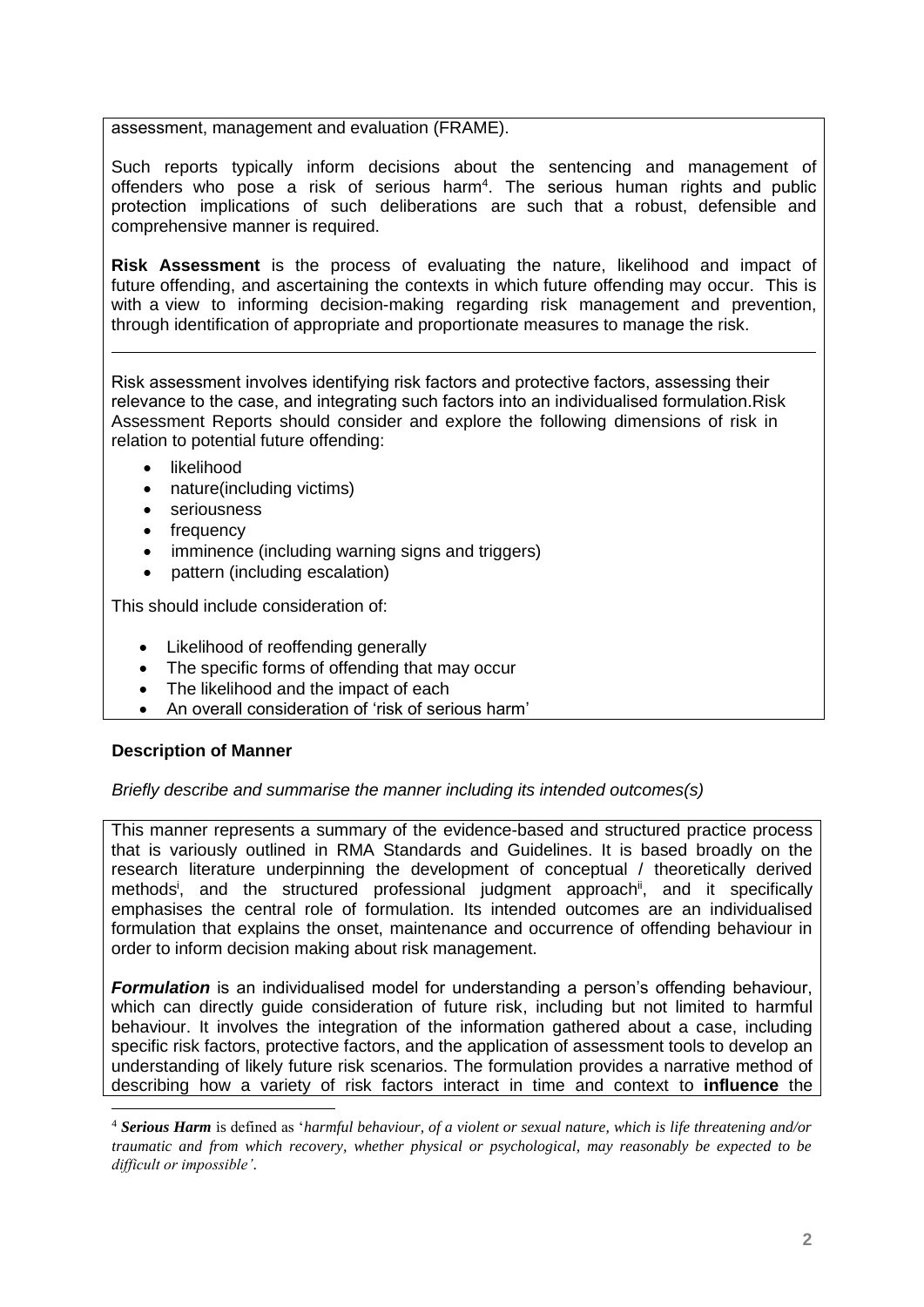individual's likelihood and impact of offending behaviour. It is recognised that there are various models of formulation, but this manner proposes that a formulation should describe the historical and/or current factors that predispose towards offending, that precipitate occurrences, that perpetuate risk or require specific attention, and those characteristics, circumstances or people that may be protective in that they have a mitigating effect on risk.

Elements of a formulation would usually include:

- understanding of the individual's interpersonal, emotional and behavioural functioning, including the role of any mental disorder identified;
- offending behaviour being analysed in the context of this understanding by considering precipitants, motivation, circumstances, victims, method, and patterns of offending (offence analysis);
- understanding of previous response/s to risk management interventions;
- understanding of the individual's insight into their offending behaviour and harm inflicted;
- understanding of periods in the person's life where they have not offended;.
- using this information to develop future risk scenarios.

*Risk Management* in this context is understood as the professional task of applying a range of measures, relevant to the factors identified from the application of appropriate tools and an individualised formulation, with the aim of reducing the risk of serious harm to others. It is implemented and co-ordinated through the development of a risk management plan. This will involve the following:

- Supervision
- Monitoring and Contingency Planning
- Intervention / Treatment
- Victim Safety Planning

*Describe any constraints or limits that do or should apply to the use of the manner.*

### **Quality Assurance**

Practitioners who use this manner for the purposes of sections 210B and 210D shall be accredited by the RMA. This will ensure that the manner is used only by practitioners suitably qualified to undertake risk assessment at this level. Such practitioners should have undertaken relevant training in risk assessment and should also possess an appropriate level of experience. They should have an appropriate level of expertise and knowledge, and they should be committed to maintaining and improving their knowledge through continuous professional development. Additionally, they should also have a legitimate locus to be undertaking any given risk assessment.

Of primary importance, the practitioner shall demonstrate awareness of the extent and limitations of his /her expertise and competence and clearly identify any matters that cross the boundaries of that expertise and competence.

Literature<sup>5&6</sup> describes the elements that contribute to the quality of a risk formulation, which can be summarised as:

<sup>5</sup> Literature indicates criteria that can be used to evaluate a formulation; **External Coherence, Factual Foundation, Internal Coherence, Explanatory Breadth, Diachronicity, Simplicity, Reliability, Generativity, Accuracy** and **Acceptability.** Hart, S., Sturmey, P., Logan, C., & McMurran, M. (2011). "Forensic Case Formulation". *Journal of Forensic Mental Health, 10*(2), 121.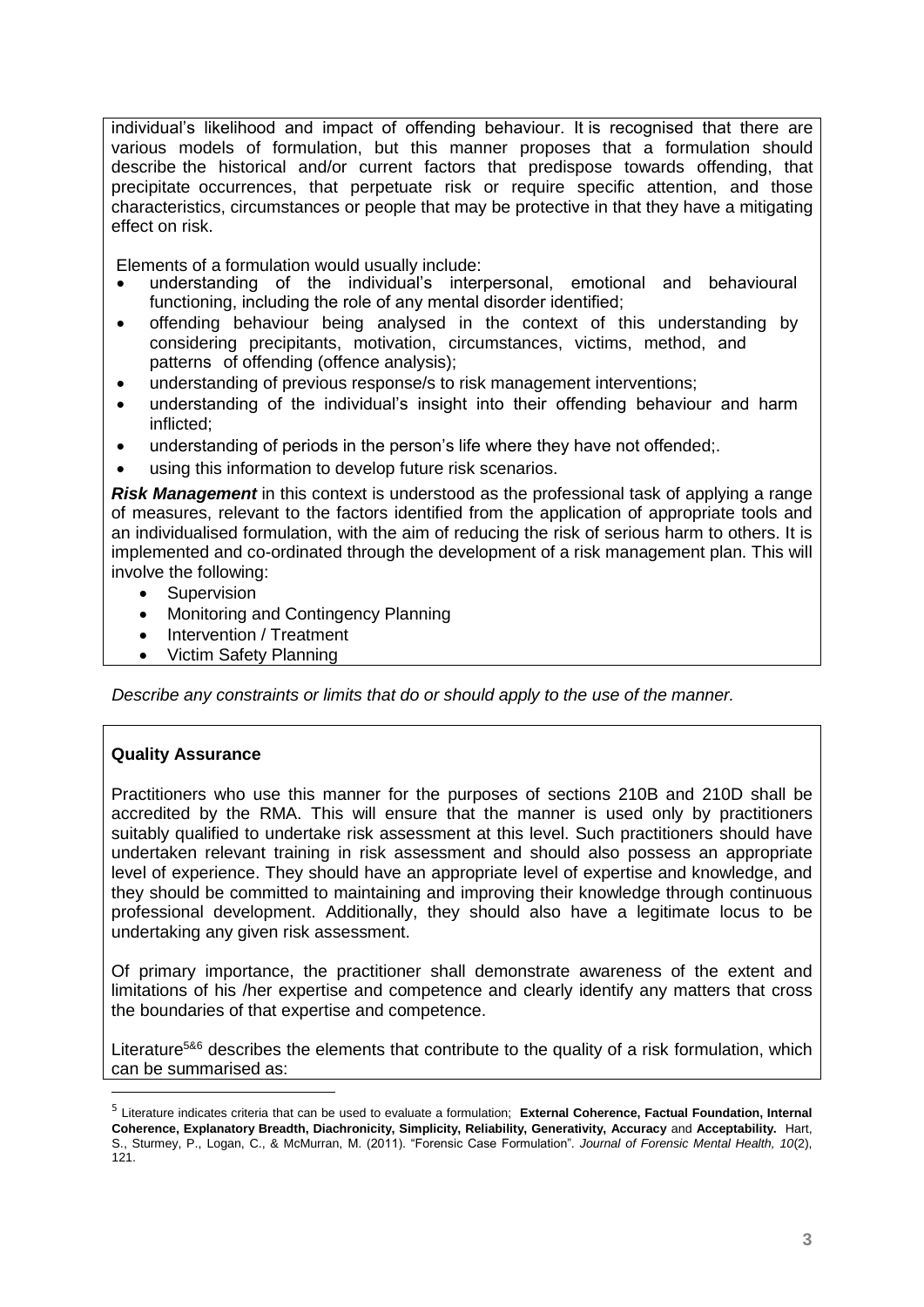- It is consistent with empirically supported theory;
- It is based on adequate quality and quantity of information about a case;
- It makes compatible and non-contradictory propositions or assumptions;
- It ties together relevant past, present and future case information;
- It is free from unnecessary depth, propositions or assumptions;
- It produces useful, detailed and testable predictions that lead to risk management;
- It is presented in everyday language telling a coherent, ordered and meaningful story;
- It prioritises and suggests relevant and individualised treatment strategies;
- It is comprehensive, logical, coherent, focused and informative.

*Provide the rationale and a technical description of the manner. If the manner involves any forms or paperwork please append them to this application with a full description of their purpose and use.*

This manner draws on the key principles of risk assessment, as set out in the RMA Standards and Guidelines and the Framework for Risk Assessment, Management and Evaluation (FRAME).

## **Collaborative Practice**

- a. A multi-agency approach. This will involve communicating with a range of professionals from varying disciplines who have been involved with the offender, as part of the assessment process. The practitioner should also verify at a later stage to ensure that the report accurately represents the information they provided to the assessor.
- b. Seeks to engage the offender, including the provision of feedback.
- c. Maintains a victim / public protection focus.

### **Gathering Relevant Information**

- a. File Review. The practitioner should review a wide and comprehensive range of relevant documents, including documents concerning the individual's social, offending and health background in order to inform their assessment. Documents should be sourced from the various agencies that have had contact with offenders. The credibility and relevance of gathered information should be considered, and the impact of any limitations clearly stated
- b. Offender Contact. For the purposes of a Risk Assessment Report, the practitioner should spend a proportionate time in face-to-face contact with the offender. The amount of time should be sufficient: to engage the offender; to enquire about the offender's background, offending, recent circumstances and current views on their offending and risk. The practitioner should conduct a feedback session with the offender in accordance with the RMA Standards and Guidelines for Risk Assessment.
- c. Collateral Sources of Information, for example relatives and professionals previously or currently involved.

<sup>&</sup>lt;sup>6</sup> Further research has defined the critical aspects of a forensic formulation to form a checklist that helps apply best practice standards and principles against an assessor's formulation. These are defined as **Narrative, External Coherence, Factual Foundation, Internal Coherence, Completeness, Events relate over time, Simplicity, Predictive, Action-oriented,** and **Overall Quality.** McMurran, M., & Bruford, S. (2016). Case Formulation Quality Checklist: A Revision based upon clinicians' views. *Journal of Forensic Practice, 18*(1), 31-38.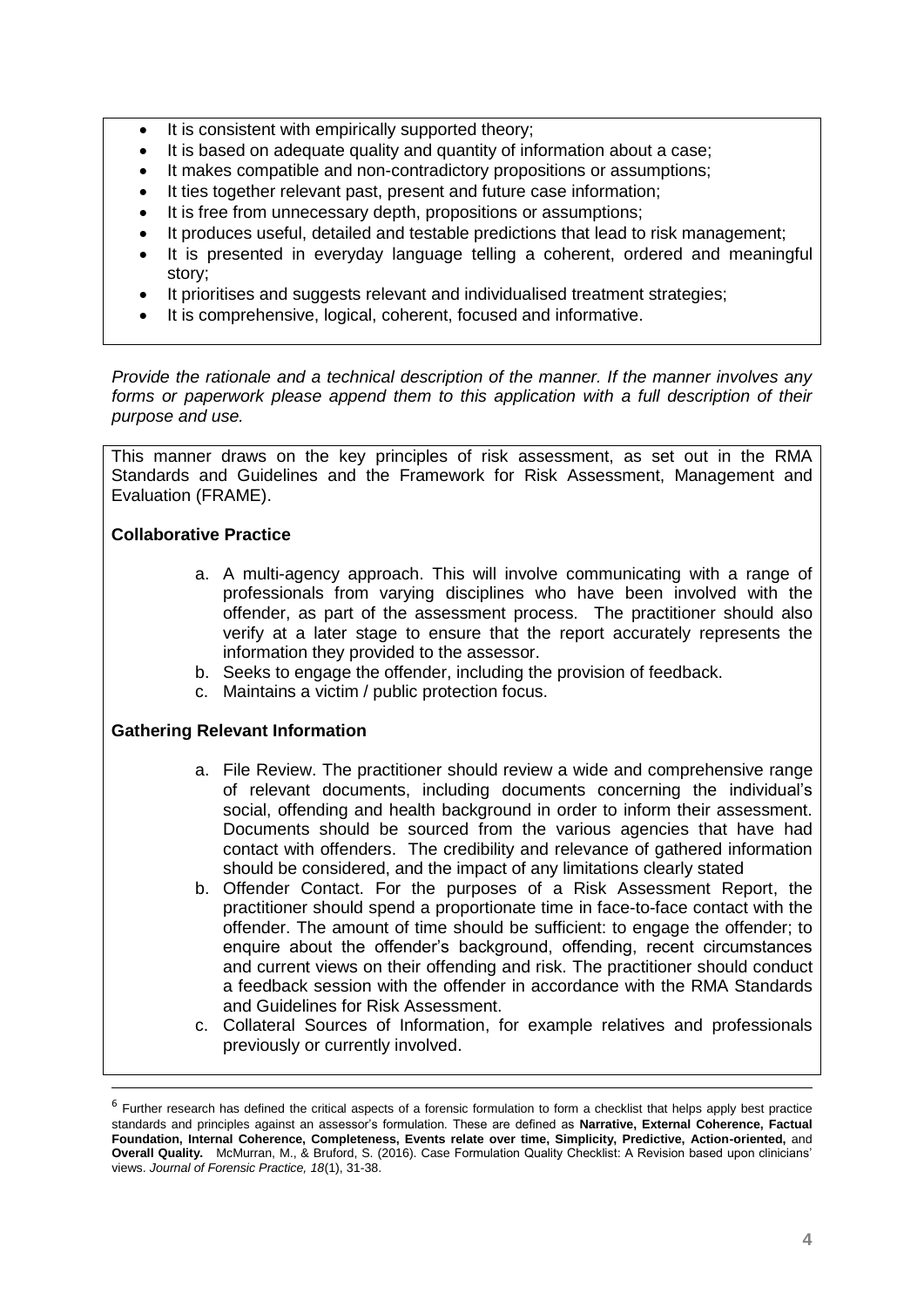# **Analysis and Integration of Information**

The information gathered should be reviewed against the current research literature relevant to the type of risk in question. This will be guided by the application of risk assessment instruments that are appropriate to the risks, needs and characteristics of individual being assessed.

The practitioner shall select appropriate risk assessment instruments in accordance with the practitioner's competences, experience and training. In so doing the practitioner shall have regard to the range of available instruments and their validation status, and demonstrate awareness of the contribution and limitations of various types of instrument.

Practitioners should also be aware that there may be cases where available instruments have little or no validity. This may be the case with unusual types of offending which have attracted little empirical research. Under these circumstances the assessor should:

- review the relevant publications to look at what the latest academic and clinical literature describes in relation to the type of offender and the approach to the risk under consideration;
- seek the views of other experts on the approach to be taken in the case;
- consult with a sufficiently experienced and expert colleague;
- nevertheless use the structured professional judgement framework, as set out in this manner, to guide the process of case formulation and reaching a risk judgement;
- be explicit in their report about the limitations of the approach used.

In addition, the process of offence analysis shall explore the how, why and when of offending behaviour, seeking to identify the predisposing and precipitating factors which explain why episodes of seriously harmful behaviour occur in specific contexts.

### **Formulation**

Formulation is an initial outcome of this manner and a necessary link to further outcomes. A formulation is a holistic explanation of the risk posed by an individual. As stated above, it should set out an individualised and comprehensive understanding of an offender's offending in the context of the various factors in the person's bio-psycho-social background. It should explain how risk and protective factors interact in time and context, and the precipitating events or triggers that may highlight early warning signs and provide useful indicators for contingency risk management strategies.

# **Communication**

The practitioner shall meaningfully interpret, integrate and present the findings from the above processes articulating the:

- likelihood
- nature(including victims)
- **•** seriousness
- imminence (including warning signs and triggers)
- pattern (including frequency and escalation)

Any terms such as 'low' 'medium' and 'high' should be used meaningfully. The use of such terms should be defined and specified, drawing on the above dimensions of risk.

There may be more than one audience to consider in risk communication. Reports ordered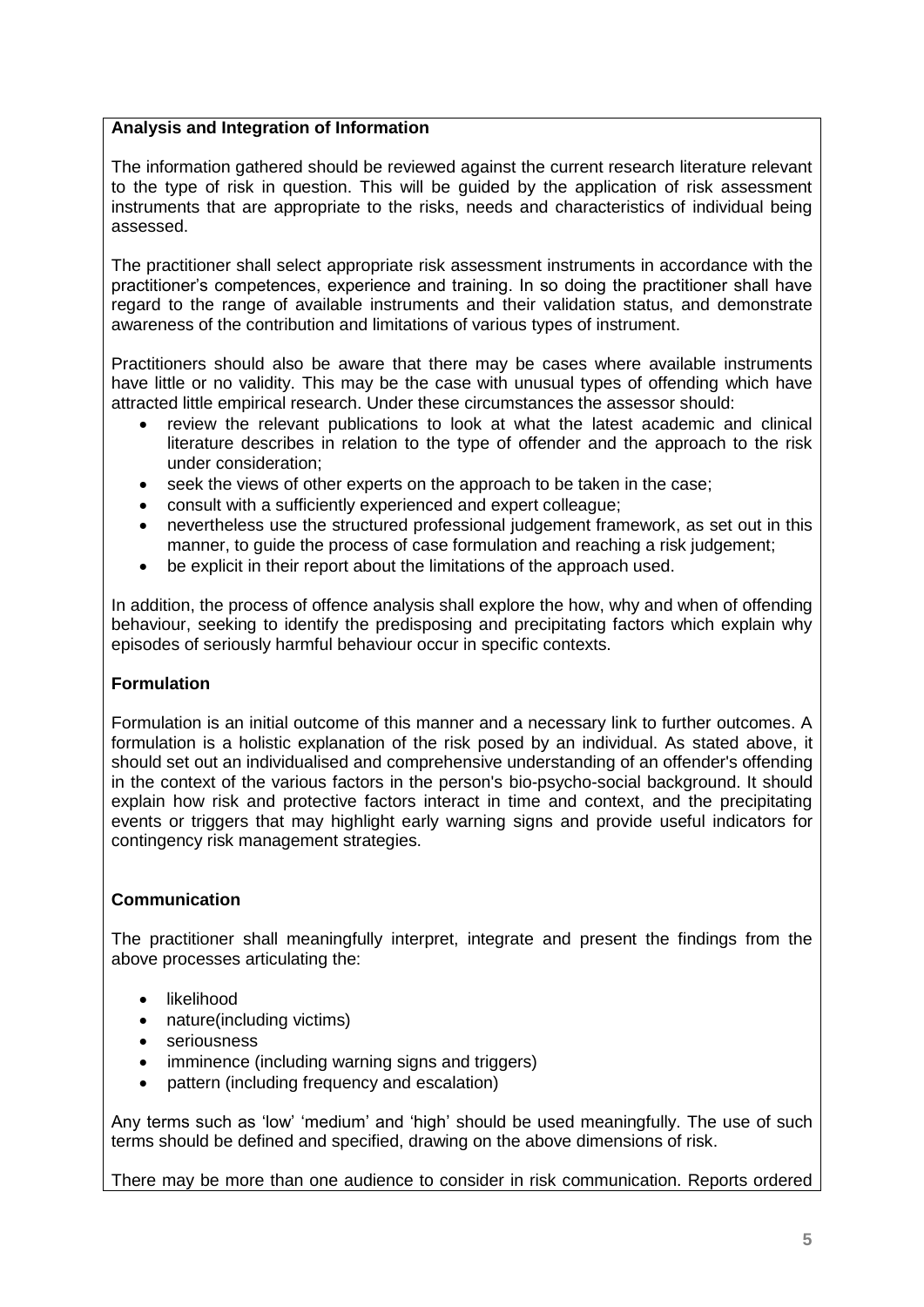by the Court should communicate risk in a manner that facilitates sentencing. In addition, reports such as the Risk Assessment Report serve to inform the future case manager in terms of initial risk management planning.

Further exploration and elaboration of the formulation, in relation to future risk, may be enhanced using techniques such as scenario planning.

## **Risk Management**

The primary purpose of risk assessment is the prevention of the identified negative outcome through risk management. To this end, Risk Assessment Reports shall conclude with recommendations relating to the management strategies required to minimise that risk referring to:

- Supervision
- Monitoring and Contingency Planning
- Intervention and Treatment
- Victim Safety Planning

Before an assessor can reach a conclusion about the level of risk posed, there should be consideration of the risk management strategies that would be required to reduce that risk. The manageability of the risk posed is an important consideration in the risk assessment process, and in reaching a conclusion about the risk of serious harm posed by the offender.

### **Report Structure**

Assessors should use the Risk Assessment Report Structure published by the RMA. Other practitioners producing analogous reports may have regard to this structure.

### *Individualised Approach*

The preceding elements provide for a consistent and structured manner of risk assessment. However, the manner, in line with the RMA's standards and guidelines also promotes an approach that is attentive to individual needs. Such needs may represent vulnerabilities or responsivity issues which require to be understood as part of a holistic, balanced approach. Moreover, they may be protected characteristics in terms of the Equality Act 2010<sup>7</sup>; assessors should ensure that the risk assessment process does not disadvantage a person on the basis of age, disability, gender, gender reassignment, sexual orientation, race, religion or beliefs, maternity or pregnancy, and marriage or civil partnership.

*Summarise the evidence base supporting this manner. Include references as an appendix.*

This manner draws significantly upon the RMA publications ""Standards and Guidelines for Risk Assessment Report Writing" (2018) and "Standards and Guidelines for Risk Management" (2016).

<sup>7</sup> Equality Act (2010) - Part 2 (Key Concepts): Chapter 1 – 'Protected Characteristics'